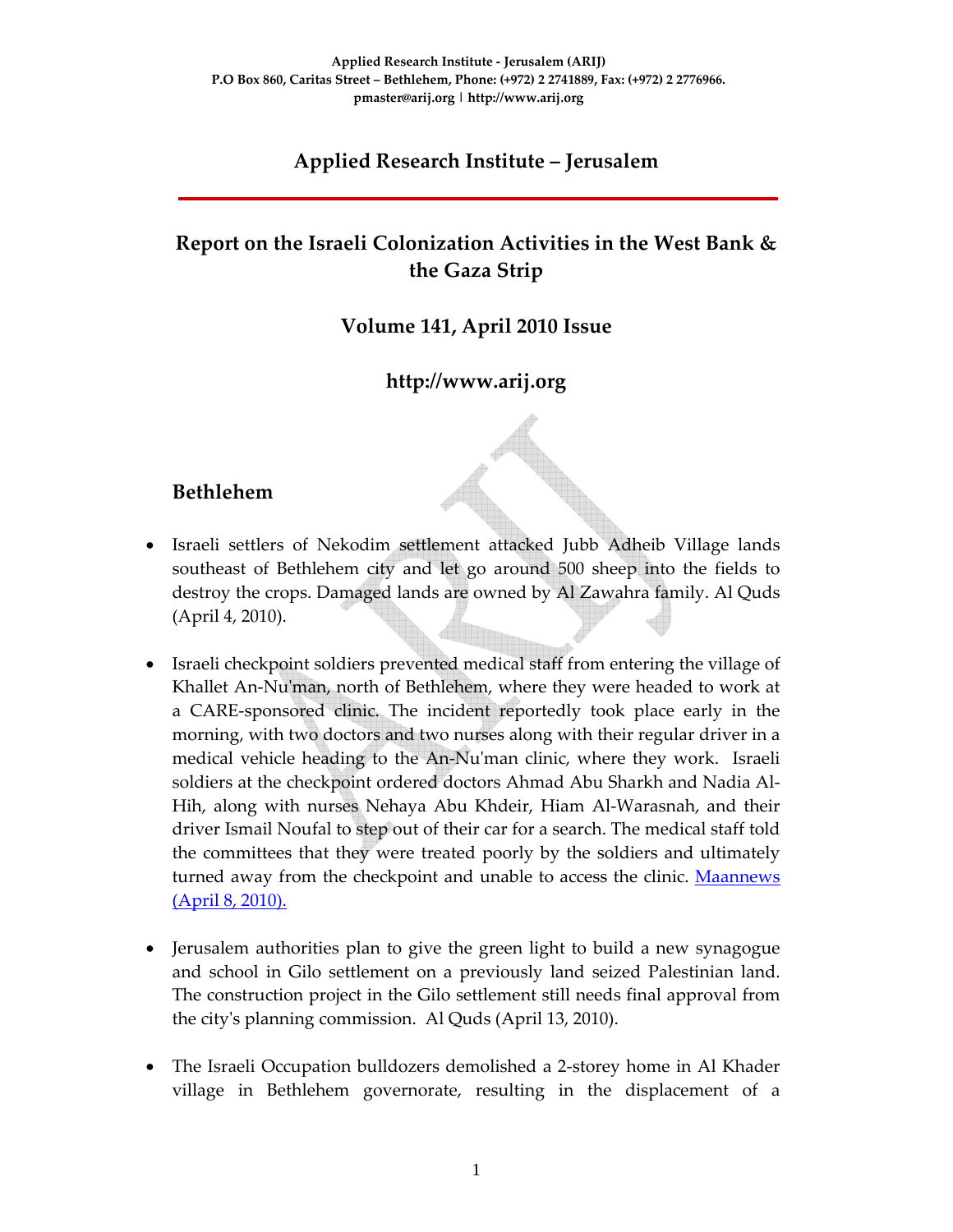Palestinian family of 9 people, including a number of children ranging from the age of one year old. DWG (April 14, 2010).

- The Israeli Occupation Bulldozers demolished the farm of Ali Barhum Ayoub in Harasa Mountain (Jabal Harasa) east of Beit Sahour. The farm was still under construction and occupies a total land area of 1000 Square meters. Al Quds (April 14, 2010).
- Israeli Occupation Forces staged into the Quarries area in Beit Fajjar village south of Bethlehem city and confiscated equipments and machinery belonging to some companies under the pretext that the quarries are located in area "C". Al Quds (April 18, 2010).
- A group of 300 Israeli settlers gathered in Ush Ghurab site east of Beit Sahour demanding the occupation of the site and building on it. Al Quds (April 21, 2010).
- Israeli bulldozers razed lands near the eastern entrance of Al-Walajeh village as preparations continued for the construction of the segregation wall south of Jerusalem. Israeli border guards and soldiers imposed a curfew on the area, preventing locals from exiting their homes from early in the morning. Around 50 olive trees and 50 fruit trees were uprooted. The bulldozers activity concentrated at the eastern entrance to the village in the An‐Natuf area. Maannews (April 24, 2010).
- Approximately 200 Palestinian, international and Israeli protesters participating in a sit‐in protest against the continued construction of Israelʹs separation wall in Beit Jala and Al‐Walajeh were beaten with sticks and batons by Israeli border police. Maannews (April 25, 2010).
- The state of Israel announced that it is considering legalizing Derech Ha'avot outpost in Gush Etzion settlement bloc despite the fact that the 40 illegal structures it is comprised of are currently being reviewed by the Israeli High Court of Justice for possible demolition. Two years ago the Peace Now organization and residents of the villages surrounding the West Bank outpost filed a petition with the High Court, in which they stated that it was built on private Palestinian land and therefore must be evacuated. In July of 2009 the court ordered the State Prosecutorʹs Office to present a schedule for the demolition of the 40 structures making up the outpost. Ynetnews (April 25, 2010).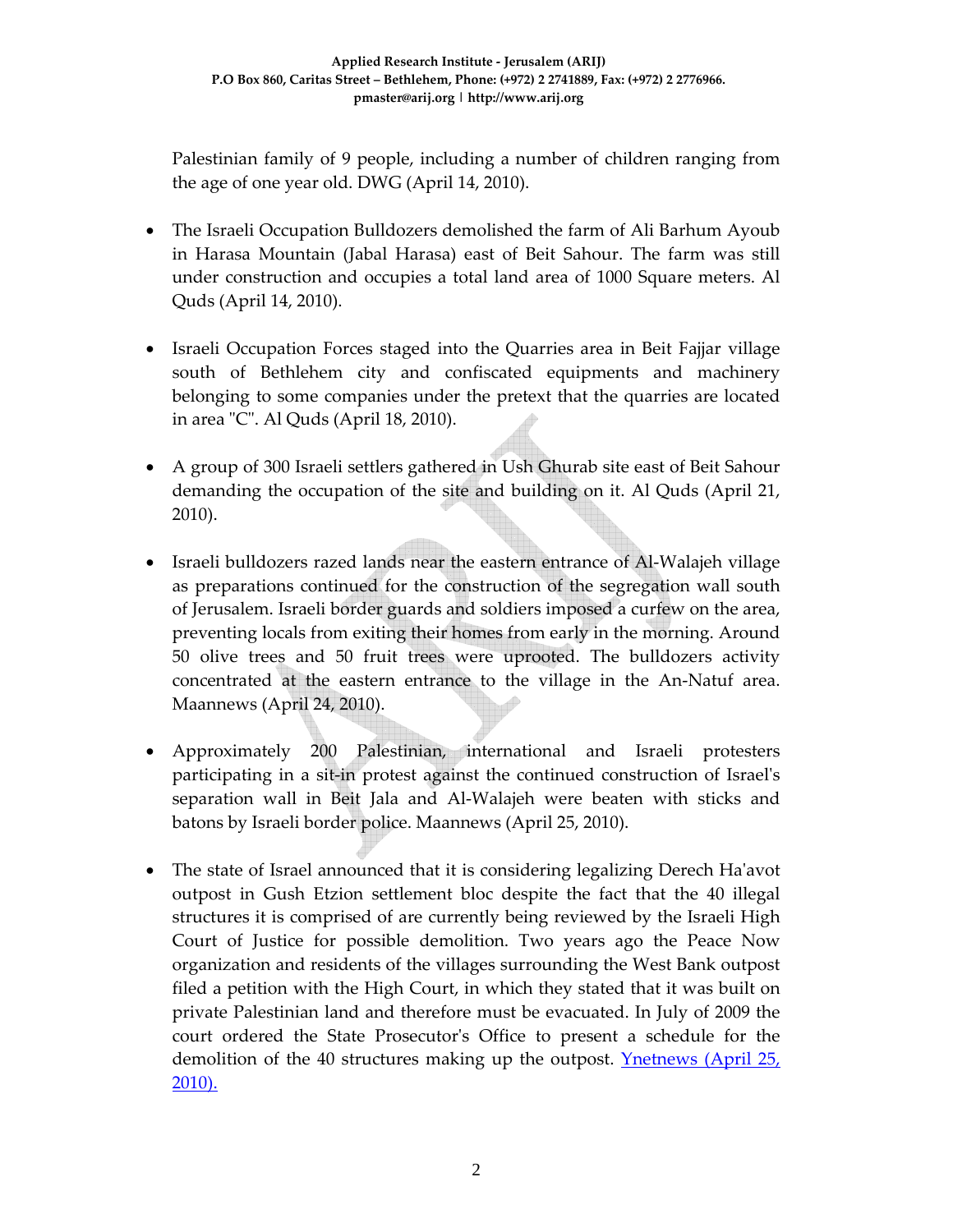• The Givat Yael Company has launched a public campaign to persuade the Israeli ministry of Defense to reroute the separation wall southeast of Jerusalem to enable construction of a new neighborhood (Givʹat Yael) beyond the 1948 Green Line (Armistice Line). Danny Tirza, a former top Defense Ministry official who planned the separation wall, today suggests moving it so that all of Walajeh village is on the Israeli side. The company had asked Tirza to propose an alternative fence route. **Haaretz** (April 29, 2010).

## **Jenin**

- Chief of occupation forces in the West Bank, Avi Mizrahi, issued a military order in Al Jalameh village to extend the seizure of 16 dunums of agricultural lands it confiscated earlier in 2003 until the  $31<sup>st</sup>$  of January 2011. The goal of the confiscation was to establish Al Jalameh military checkpoint which separates between Jenin Governorate and the Palestinian lands occupied in 1948. The military order holds number T/34/03 Boundary Re‐Alignment and Extension. The confiscated lands are owned by Mr. Fawzi Sadeq Abu Farha and Ahmad Sa'eed Abu Farha. Al Quds (April 4, 2010).
- Israeli settlers set fire into a Palestinian car while was parking at Za'tara checkpoint south of Nablus city. The car is owned by Khaled Amin Nazzal from Qabatyia village south of Jenin city and was full of merchandize. Wafa (April 29, 2010).
- Israeli Occupation Authorities hindered workers of the electricity company in Al Yamun village west of Jenin city from fixing a power adapter which supplies 100 Palestinian communities west of Jenin city for security pretexts. Wafa (April 30, 2010).

### **Jerusalem**

• In a press release issued by the Jerusalemite institution for the development of the society revealed that the Israeli municipality of Jerusalem is planning to demolish 312 buildings in eastern Jerusalem. The demolitions would take place in Silwan and nearby suburbs such as Bustan, Ras Al‐Amud and Thawri. The plan falls in line with the municipality's scheme to build the socalled City of David in Bustan suburb in the heart of eastern Jerusalem and in the vicinity of the Aqsa Mosque. Al Quds (April 1, 2010).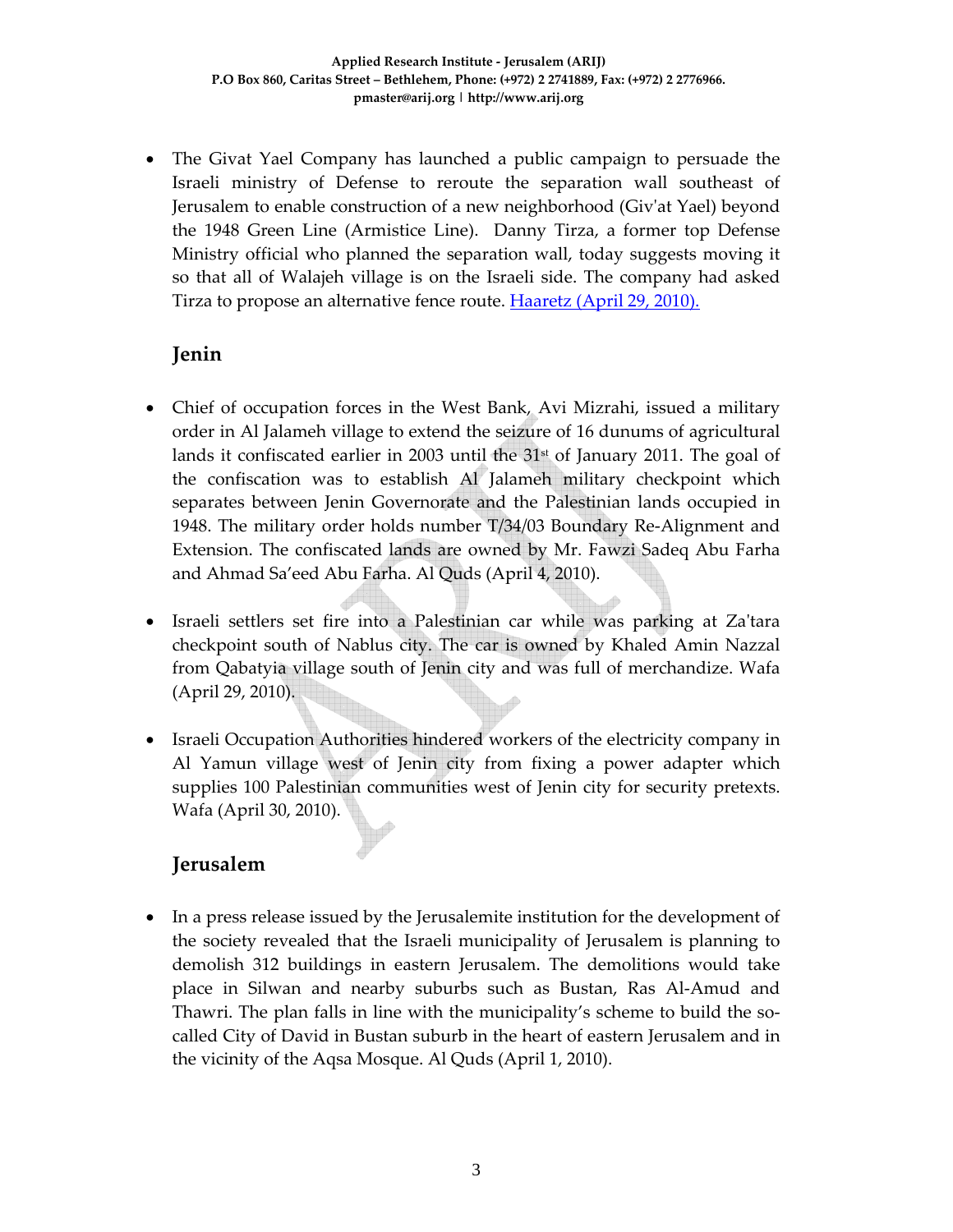- A new Israeli plan to build a synagogue near the Aqsa Mosque similar to the Hurva synagogue, and to settle Israeli settlers in the area. The new synagogue was named as "Israel's pride" and is located only 200 meters away from the Aqsa Mosque. The height of the new synagogue would be 27 meters with four stories and it could also be used by the Israeli occupation authorities for security purposes as it overlooks the Aqsa Mosque. Al Quds (April 2, 2010).
- Two Palestinian families in Sheikh Jarrah neighbourhood in Jerusalem city were served with civil eviction proceedings instigated by Nahalat Shimon Company. Nahalat Shimon Company (the Claimant) has brought separate civil cases against (1) the Dahoudi family (seven members) and (2) the Dajani family (eleven members). In each case, the families, as defendants to the action, have 30 days to submit their respective defences to the Magistrates Court (Jerusalem). Nahalat Shimon Company, who claims it has ownership rights over the plots of land concerned, has primarily based its claim to initiate the eviction of each family on:
	- non-payment of rent;
	- alteration and construction on the land without legal planning permission; and
	- Disturbance and threatening behaviour to the neighbours. DWG (April 6, 2010).
- Israeli Minister Gidʹon Saar stated that Maʹale Adumim settlement will remain part of Israel under any political settlement. Al Quds (April 6, 2010).
- The Israeli Court for Local affairs postponed the demolition of Jawhar Hashima house till the 3ed of October 2010 in Jabal Al Mukkabir in Jerusalem Governorate. Al Quds (April 8, 2010).
- Israeli border police will close the Shu'fat checkpoint for vehicles between 11pm and 5am over the next 18 days for "maintenance and infrastructure" work. Pedestrians access to the military crossing will remain unchanged, while vehicles with appropriate permissions will be diverted to the Anata and Hizma crossing points. Maannews (April 10, 2010).
- The Israeli Central Court is expected to hear a petition filed by Palestinian families whose homes were slated for demolition in occupied East Jerusalem. The petition will argue that demolition orders issued by Israelʹs municipality amount to negligence against Palestinian neighborhoods. Moreover, the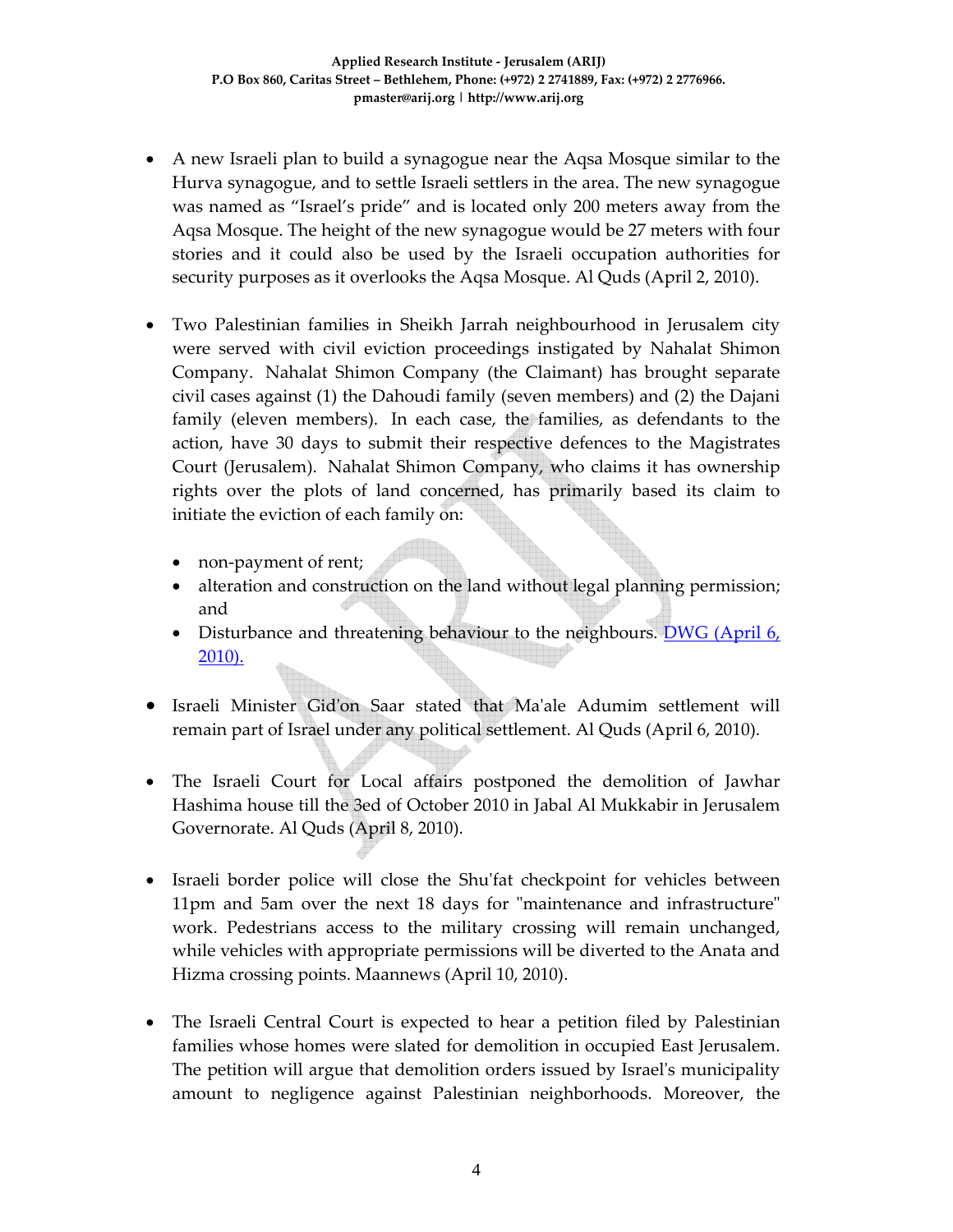petition contends that Israelʹs building policy in East Jerusalem favors settlement building rather than creating sustainable infrastructure for Palestinian residents, another form of alleged negligence, and that these settlements are either built illegally on Palestinian land or their residents are illegally evicted. Maannews (April 11, 2010).

- Israeli Jerusalem Mayor Nir Barkat demanded recently that the city's police force renew the razing of illegal structures in east Jerusalem on which demolition orders have been issued. The municipality has held off on implementing the orders since October due to political instability. If the police opt to carry out the municipalityʹs orders, the demolitions may begin within the next few days and renewed political backlash over illegal construction in the city can be expected. Ynetnews (April 13, 2010).
- The Israeli Occupation Authorities handed Resident Hussein Al Kiswani from Beit Hanina town a military order to demolish his 400 square meters house under the pretext that the house was built without a license. Al Quds (April 14, 2010).
- Israeli workers from the Moreh Company for the Development of Jerusalem began construction in Wadi Hilweh five days prior to distributing informative literature to the residents and shopkeepers of the neighborhood. The literature should have informed Wadi Hilweh residents and shopkeepers of the upcoming street closures and bus schedules due to municipality construction. In addition starting construction before the literature was distributed, the construction itself began 2 weeks earlier than the printed start date. The printed start date for construction is 25 April 2010 however, construction workers from Moreh Company for the Development of Jerusalem began blocking streets and tearing up the main road of the neighborhood on 11 April 2010. Silwanic (April 17, 2010).
- Israeli Prime Minister Benjamin Netanyahu said that he will not accept Palestinian demands that Israel stop Jewish construction in east Jerusalem. Appearing in an interview broadcast on ABC's "Good Morning America," Netanyahu called that "an unacceptable demand" and said this long-standing Israeli government position is not his alone, but that it dates to governments led by Golda Meir, Shimon Peres and Yitzhak Rabin. Ynetnews (April 19, 2010).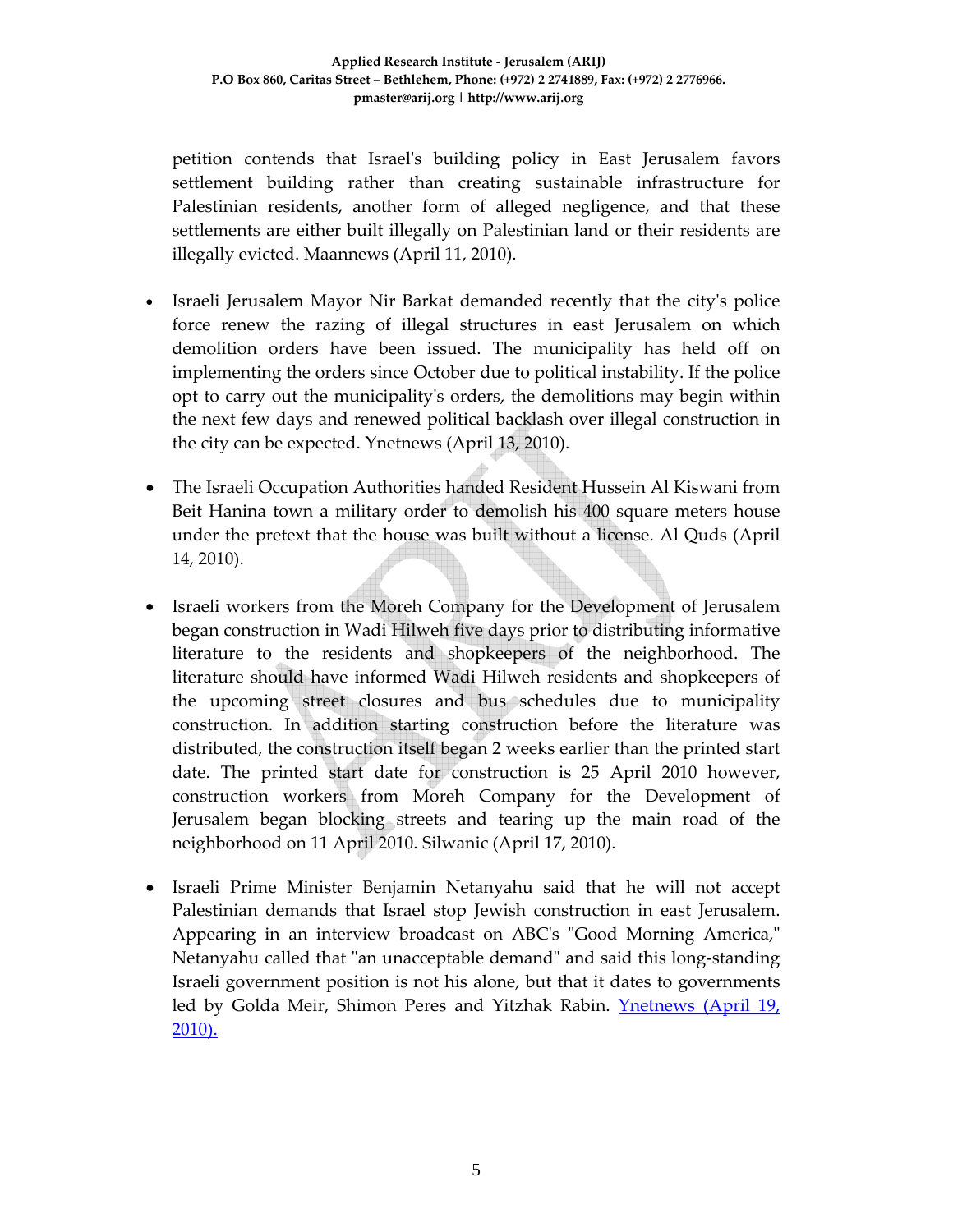- Israeli High court forced the family of Salah in Beit Safafa town to evacuate their house which was built in 1966 claiming that the house was bought by Settlers from its original owners. Al Ayyam (April 21, 2010)**,.**
- The Israeli municipality of Jerusalem approved three plans to build 321 settlement units in Ash Sheikh Jarrah neighborhood in Jerusalem city. The project also includes the construction of a religious school for Jewish extremists in the neighborhood in north Jerusalem. Documents revealed also showed that the new Jewish school will be constructed on an area of 18 dunums of the neighborhood. According to the plans, Israel also aims to change the current name of the neighborhood (Ash Sheikh Jarrah) to a Jewish name (Shimon HaTzadik). Al Ayyam (April 21, 2010).
- Some 50 settlers and pro-settler activists, headed by extreme rightists Itamar Ben Gvir and Baruch Marzel, marched from the Old City to the center of Silwan, protesting what they termed "illegal construction" in the area. The construction they referred to is the building of Palestinian homes without city permits. Maannews (April 25, 2010).
- Israeli Settlers took over a house in Beit Safafa, south Jerusalem, with an order issued by the Israeli High Court. Hajj Ali Ibrahim Salah, 99, and his wife Sheha Hassan Ali, 90, have lived at the house until police and settlers removed them. The struggle with the settlers started in 1993, when settlers first alleged that they bought the land where our house is built." Maannews (April 28, 2010).
- After a meeting with Republican congressmen in Washington, Mayor Nir Barkat told reporters that "There's no freeze". "The strategy remains the same. He continued, "We're going to build, and we're not going to stop it." "It's illegal to stop it, and weʹre going to keep doing whatʹs right and whatʹs best for the city of Jerusalem." Haaretz (April 30, 2010).
- The Israeli local court issued an order to postpone the demolition of resident Omar Abu Dhiab's house until the 21<sup>st</sup> of April 2011. Al Quds (April 29, 2010).

### **Hebron**

• Thousands of Israelis took part in a festive ceremony at the Cave of Patriarchs (Al Ibrahimi Mosque) in Hebron city, to mark the inclusion of the cave in the governmentʹs list of national heritage sites. The Jewish community in the city awarded certificates of gratitude to Knesset members who worked to include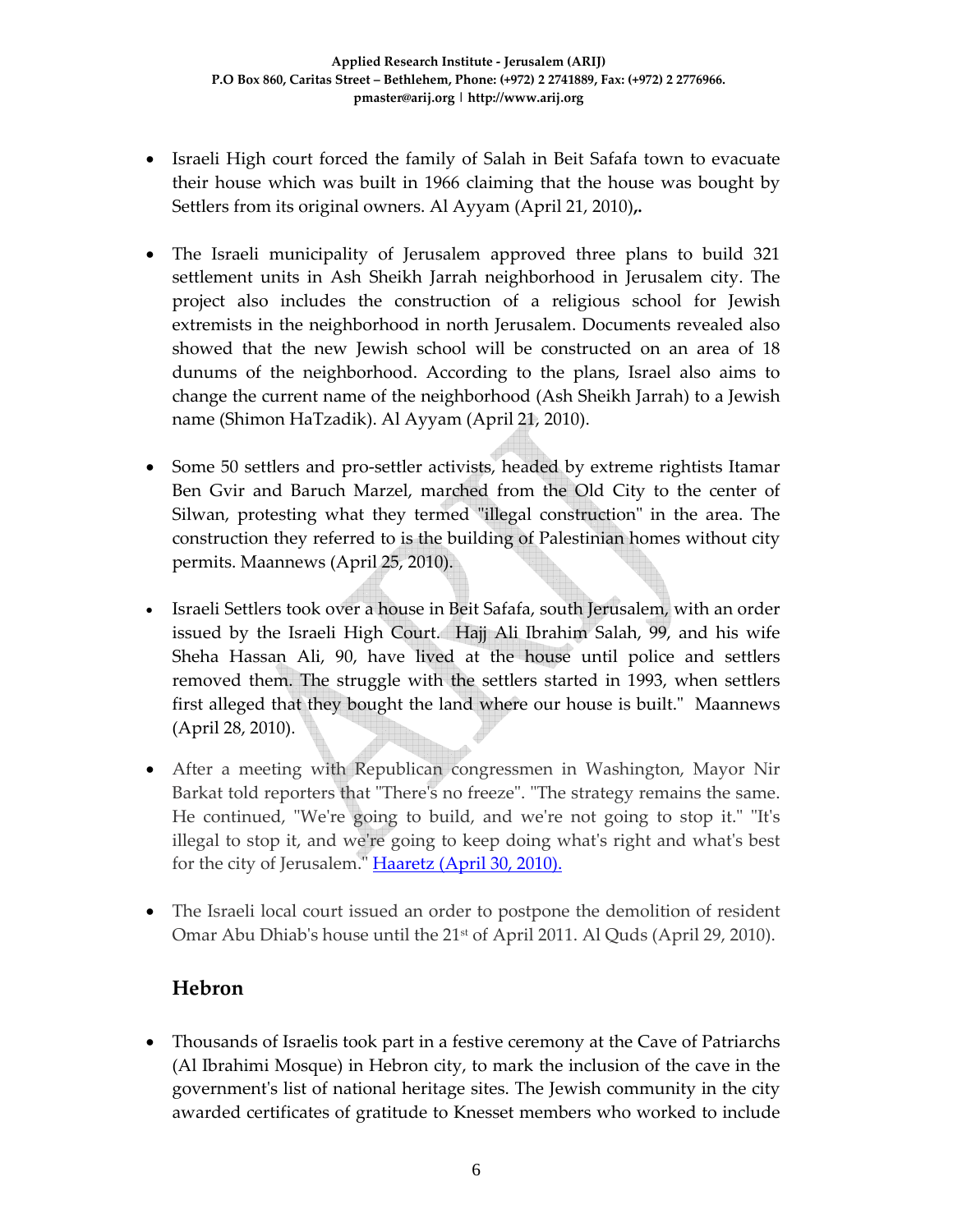the ancient cave in the list, in spite of the political opposition to the move. INN (April 1, 2010).

- Israeli settlers tried to take over three Palestinian houses located in close proximity of Beit Hadassa settlement in Hebron city. The houses are owned by Jameel Bader, Husam Bader and Mufeed Al Sharabati. Al Ayyam (April 8, 2010).
- Tens of Israeli settlers tried to set up an outpost under the name of "Giv'at Erez Shlomoʺ few steps away from Palestinian houses in Saffa village in Beit Ummer town north of Hebron city. Al Quds (April 2, 2010).
- Israeli occupation forces issued a military order number  $T\10\10$  in mid April, 2010 calling for the confiscation of a piece of land owned by Mr. Mahmoud Al Saheb in the Tel Rumeida Neighborhood in the H2 area. The total area of the land is 1.5 dunums and it has an old house (area = 300 m2 ) in which Mr. Wa'el Al Sharabati lives along with his family. The Order called for the confiscation of 13  $m<sup>2</sup>$  of the land while in actuality it prevents Mr. Al Sharabati from entering and\or utilizing all of the 1.5 dunums. The Order stipulated that the confiscated lands will be used "to place lights". Al Quds (April 16, 2010).
- Israeli Occupation forces surrounded the town of Beit Ummar, closing off all entrances into the town and fired tear‐gas canisters near the local mosque. Israeli forces surrounded the town and stopped all cars, checking ownersʹ identity cards, adding that Israeli and international solidarity groups were barred from entering Beit Ummar. Israeli soldiers fired tear‐gas canisters near the local mosque, where worshipers were gathered, with several suffering from respiratory problems as a result. Maannews (April 18, 2010).
- Israeli Occupation forces hindered residents of Ma'on area south of Hebron city from accessing their agricultural lands which are in close proximity of Ma'on settlement as the IOF declared the area "Closed Military Zone". Al Quds (April 18, 2010).
- Israeli Occupation authorities handed demolition orders to four Palestinian residents in the West Bank city of Halhul, notifying them that their homes and water reservoir were to be bulldozed. Israeli forces stormed Abu Ramouz neighborhood in the city, where they distributed the notices to Ahmad Awad, Muhammad Zamara, and Dirar Zamara, informing them of plans to demolish their homes. Israeli Forces further handed a warrant to Muhammad Abu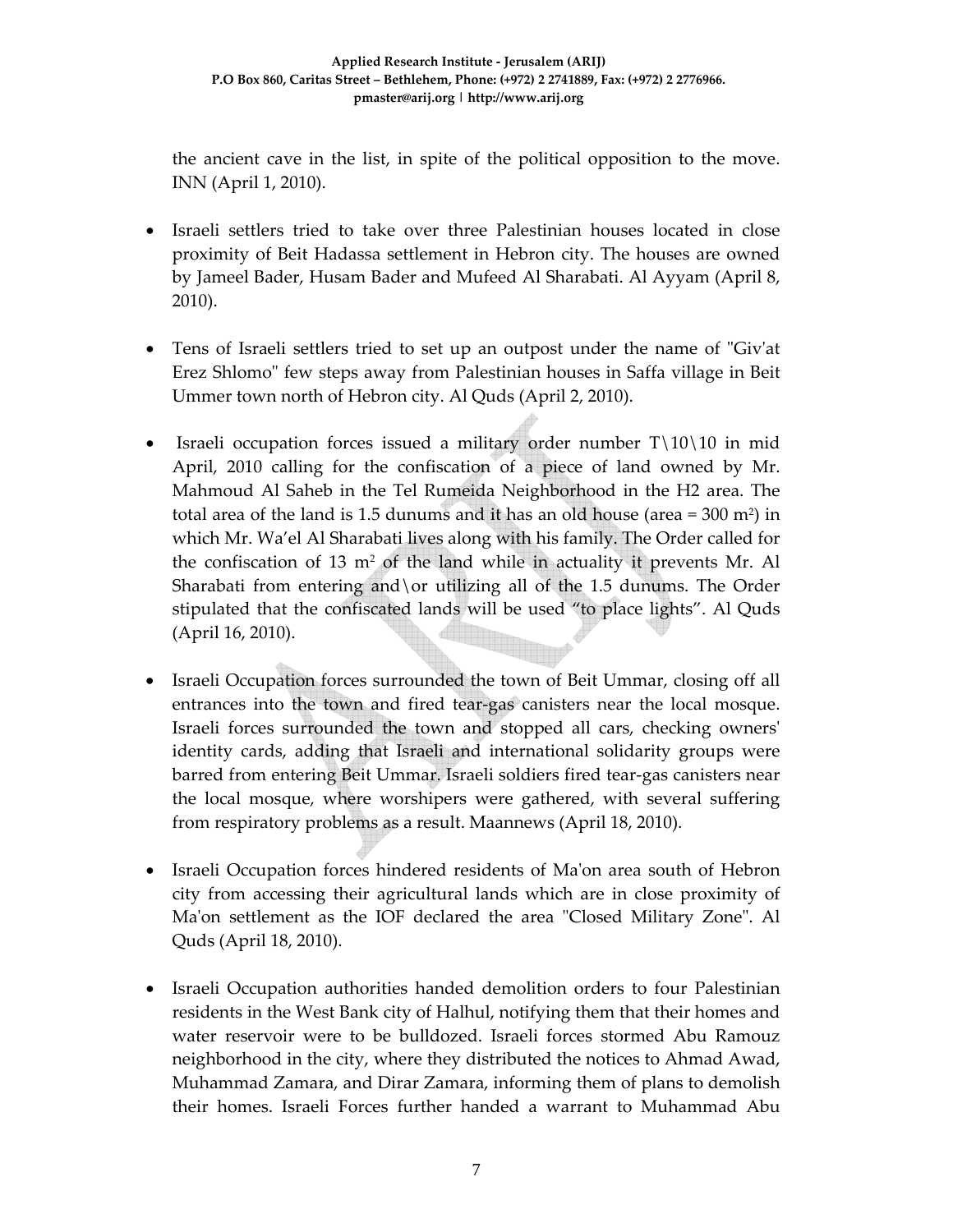Yousif, notifying him that his water reservoir would be demolished because of its close proximity to Area C, which is under full Israeli control. Maannews & Al Quds (April 20, 2010).

- Israeli settlers of Kiryat Arba' settlement set up tents on 15 dunums lands in Wadi Al Hussein area east of Hebron city owned by resident Al Buti Jaber. The settlers also prevented Palestinian farmers from accessing the lands. Al Quds (April 20, 2010).
- Minister of Transport Yisrael Katz announced that part of his master infrastructure plan is to build a new road between the settlement of Kiryat Arbah and the Cave of Forefathers (Ma'arat HaMachpelah as known to the Israeli). INN (April 24, 2010)
- Israeli settlers opened a sewage pipe running toward the Hebron-area town of Beit Ummar, flooding a Palestinian vineyard with wastewater. By opening the sewage pipe, residents of the Gush Etzion settlement bloc destroyed some 70 dunums of the vineyard belonging to the Sabarneh family. The land, in Wad Shakhat area of northern Beit Ummer, was ruined by the flood of sewage, along with the crop after it was contaminated by the untreated wastewater. Maannews (April 22, 2010).
- Israeli occupation forces delivered Stop Work Orders to the residents of the hamlet of Shu'ub Al Bottum located south east of the town of Yatta in Hebron Governorate. The threatened structures consisted of animal pens, tents that are used as human shelters in addition to mobile bathroom units donated by an international organization. Also, the Orders targeted the only electricity generator in the hamlet. Maannews (April 23, 2010).

| Name                    | No. of            | Family         | <b>Type</b>                  |  |  |  |  |  |
|-------------------------|-------------------|----------------|------------------------------|--|--|--|--|--|
|                         | <b>Structures</b> | <b>Members</b> |                              |  |  |  |  |  |
| Azzat Khader Jabareen   | 3                 | 17             | $2$ tents + 1 animal pen     |  |  |  |  |  |
| Musa Al Hajj Hasan      | 2                 | 16             | 1 tent + 1 animal pen        |  |  |  |  |  |
| Yousef Isma'eil Al      | $\mathcal{P}$     | 12             | 1 tent under                 |  |  |  |  |  |
| Najjar                  |                   |                | $construction + 1$ animal    |  |  |  |  |  |
|                         |                   |                | pen.                         |  |  |  |  |  |
| Izzat Jibreen Al Najjar | 4                 | 13             | $2$ tents + $2$ animal pens. |  |  |  |  |  |
| Mahmoud Musa Al         | 3                 | 16             | 1 tent + animal pen +        |  |  |  |  |  |
| Najjar                  |                   |                | Areisha                      |  |  |  |  |  |
| Ishaq Al Jabareen       | 2                 | 8              | 1 tent $+1$ tent under       |  |  |  |  |  |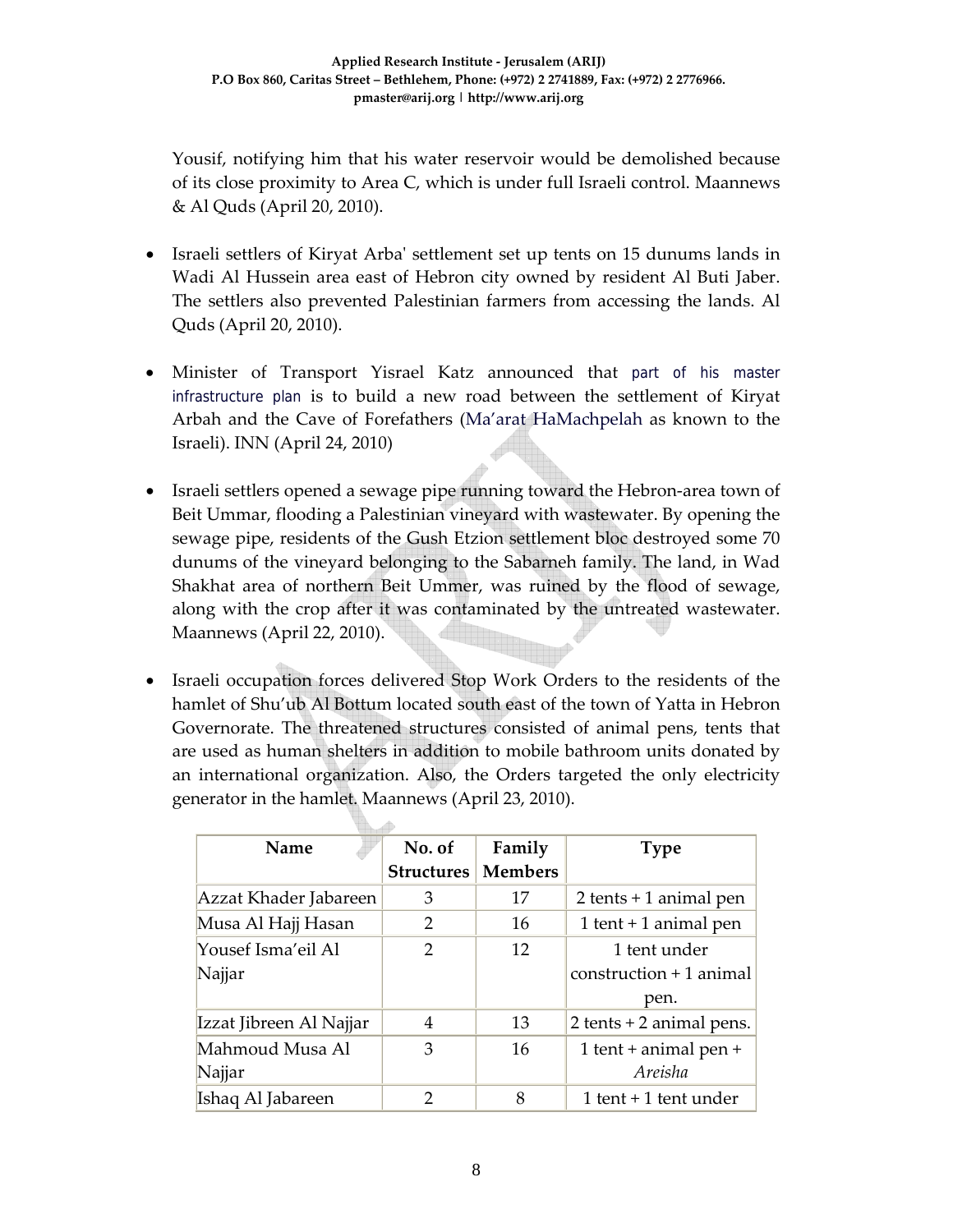|              |  | construction |
|--------------|--|--------------|
| $\mathbf{m}$ |  |              |

- The Israeli Occupation Forces moved into Dura town, southwest of Hebron. They raided and searched a house belonging to Mohammed Ibrahim Abu Salama, near the intersection of al‐Tabaqa area. IOF held the residents of the house in one room inside the house and transformed the house into a military barracks. PCHR (April 25, 2010).
- Israeli Occupation forces took over a Palestinian house owned by resident Muhammad Ibrahim Khalil Abu Salameh deom Dura town which is inhabited by 12 people and hindered family members from leaving the house. Al Quds (April 26, 2010).
- Israeli Occupation bulldozers demolished the house of Mahmoud Abdel Aziz Sweiti in Beit ʹAwwa village west of Hebron city. Al Ayyam (April 27, 2010).
- The Israeli Occupation Forces (IOF) supported with military vehicles broke into the house of Raʹed Abdul Qader Hassan el‐Shheitat located at the intersection of el‐Tabaqa village, in the west of Dura town, in the southwest of Hebron. IOF turned the house into military position. The IOF broke into the two‐storey house of el‐Shheitat and used it as an observation point and firing post. After the 20 persons living in the house were detained in one room, IOF broke into the house and held a checkpoint at the same intersection. PCHR (April 27, 2010).

### **Ramallah**

- 350 olive trees and 50 vine and figs trees belonging to Palestinians were uprooted on the night between Monday and Tuesday in groves near the village of Mikhmas, close to the illegal outpost of Migron. Mikhmas residents blamed Migron settlers for the attack as it is the third time the settlers had uprooted trees in the area. Damaged live saplings could be seen littering the ground. Some were ripped out of the soil, and other had their slim trunks broken. The destruction appeared to have been well‐organized, as trees were uprooted across a wide swathe and that required the cooperation of at least several people. Haaretz (April 12, 2010).
- Hundreds of Israeli settlers accompanied by armed soldiers blocked the Wadi Al‐Haramiya road between Nablus and Ramallah, throwing rocks at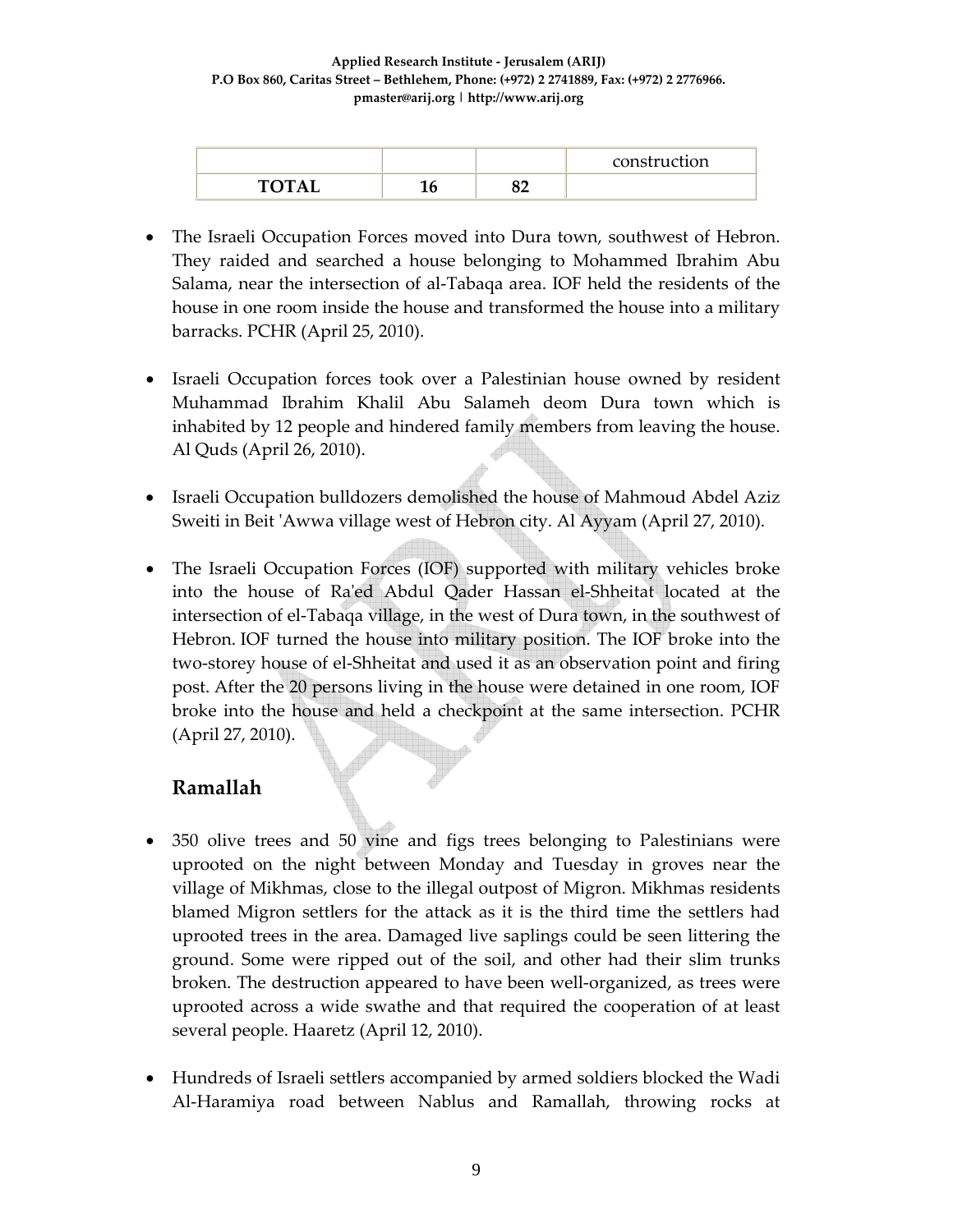Palestinian cars. Dozens of travelers stranded on the road complained of at least an hourʹs wait as the settlers cleared the area, while others said vehicles had been damaged by thrown stones. Maannews (April 19, 2010).

- A group of settlers broke into the General Union of Palestinian Workersʹ housing complex north of Ramallah, causing damage to property. Water tanks belonging to the housing complex in Ein Sinyia were destroyed in the incident as well as surrounding property. The assailants remained in the area for approximately two hours before Israeli troops evacuated the area. The incident is the second in less than a month, and the nearby settlers had announced their intentions to appropriate the housing unit and create a settlement. Maannews (April 20, 2010).
- Israeli Border Police units, accompanied by Civil Administration personnel, destroyed the neighborhood of Maoz Esther. The outpost is located southeast Kokhav HaShachar settlement in Ramallah Governorate, not far from the Palestinian built-up area. **INN (April 27, 2010).**
- Around 200 Israeli settlers attacked Rawabi city north of Ramallah city. Wafa (April 30, 2010).

# **Qalqilyia**

- Residents of Jinsafut village east of Qalqiliya reported that Israeli settlers torched cars. The incident began at about 2 am. The settlers were identified as residents of the illegal settlement of Kedumim east of Qalqiliya. The settlers also wrote slogans on residents homes and on a residential wall. Hebrew‐ language graffiti left on the structure read "this is what you deserve." The next morning, settlers set fire to two cars owned by local residents Muhammad Bashir and Abdullah Einash. Maannews (April 16, 2010).
- Israeli Occupation forces surrounded the Yasser Arafat School in the west end of Azzun, a town east of Qalqiliya. Troops demanded children evacuate the school claiming that boys threw stones at Israeli Jeeps. Three military vehicles were stationed outside the gates of the building. Soldiers started by calling out the the children with loudspeakers demanding that they empty the school so several boys could be detained. Maannews (April 13, 2010).
- Kafr Qaddum village residents said they woke up to settlers from the Hifat Gilad outpost of the illegal Qedumin settlement bloc tearing up some 30 olive trees on private lands. The trees, part of the agricultural land belonging to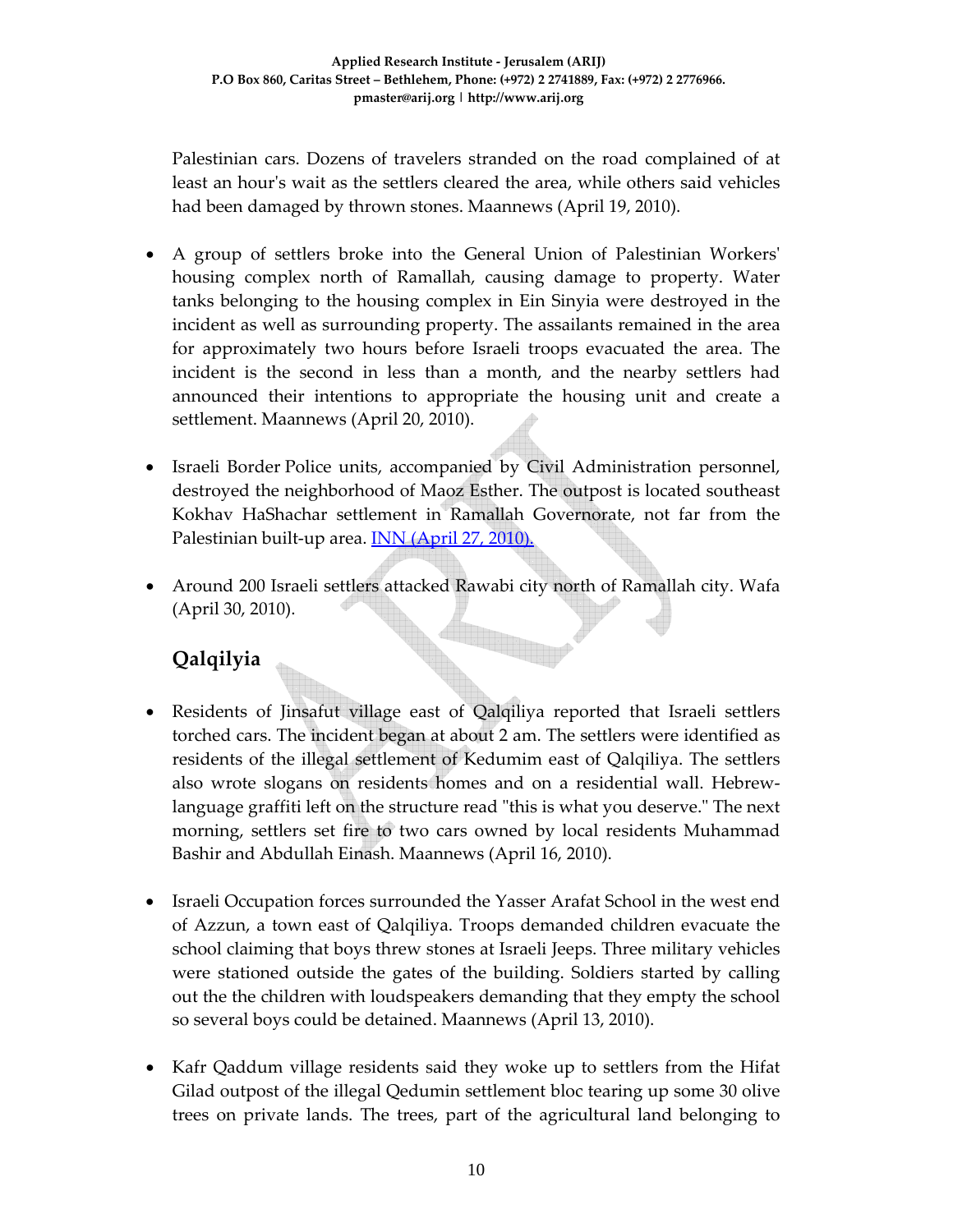Saleh Shtewi and his brothers, were torn up at the south‐eastern end of the village, abutting the settlement. It is worth mentioning that Fields in the area had previously been declared a closed military zone, keeping farmers from planting or harvesting their crops. Maannews (April 30, 2010).

### **Tulkarem**

- The Israeli Occupation Araertgaertmy set up a temporary checkpoint at Al Kafriyat Junction south of Tulkarem city and obstructed vehicular and pedestrian movement. Wafa (April 1, 2010).
- The tiny village of Khirbet Hamam was closed off Friday as dozens of settlers gathered in the area, just east of Nazlat Isa to the north of the Tulkarem governorate. Settlers from Hermesh and Mevo Dutan arrived in several large passenger vans and decamped in the area. They performed what appeared to be religious ceremonies, but frightened residents when shots were fired in the air. Maannews (April 2, 2010).
- A group of Israeli settlers from Mevo Dotan settlement stormed Khirbet Al-Hammam village, five kilometers east of An‐Nazla Ash‐Sharqiya in Tulkarem Governorate, blocking residents and school children from entering as they perfored their tour in the village inspecting homes and archaeological sites in the area. Maannews (April 3, 2010);
- Israeli Occupation Forces completely closed Jubara Checkpoint which holds number 735 for 3 hours and hindered farmers and Palestinian residents from passing through although they hold permits to access the checkpoint. Al Ayyam (April 18, 2010).

## **Tubas**

- Four days after an Israeli minister threatened to restrict the West Bankʹs water supply, Israeli authorities closed off the main water source used for agriculture in a Jordan Valley village. The main water source is located in the residential part of the village and supplies the northern Jordan Valley and surrounding illegal Israeli settlements with water. **Maannews (April 11, 2010).**
- Israeli Occupation forces raided the village of Khirbet Al‐Farsieyah in the northern Jordan Valley and seized four water pumps used for agricultural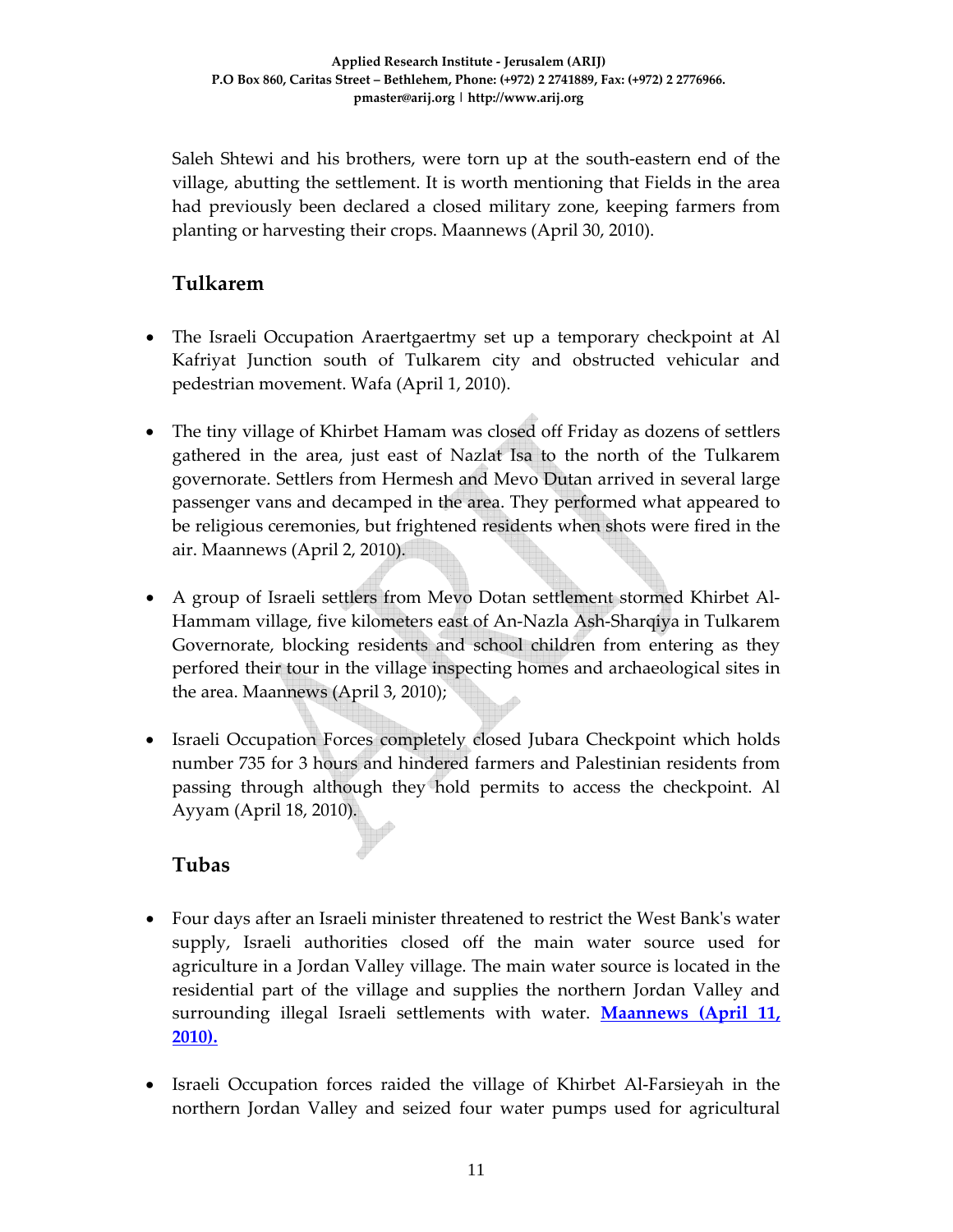irrigation and the provision of drinking water for the small farming community. Locals say that the removal of the pumps would threaten thousands of dunums of fields of crops and estimate that each of the pumps cost 25,000 shekels (6,750 US dollars). The pumps were seized from the farms of Ali Az‐Zuhdi, Fayeq Sbeih, and Taleb Radi. Maannews (April 18, 2010).

- Israeli Occupation Authorities closed off the main water source used for agriculture in Bardala village in the Jordan Valley only four days after military officials threatened to "turn off the taps" if Palestinians did not start treating more of their wastewater. It is worth mentioning that Israeli water company Mokorot built three wells to area aquifers since the 1970s, dispensing 5,000 cubic meters of water per hour, largely benefiting the nearby settlements such Mehola, Rotem and Maskiyot as "Bardalah only gets 65 cubic meters of water per hour before they stopped pumping water. The last aquifer was built two years ago underneath the village. Bardalah village is home to 1,900 residents, the majority of whom rely on agricultural work on 300 dunums of greenhouses for their income. Approximately 3,000 greenhouses and land require irrigation, while 200 sustain crops that do not need watering. Maannews (April 18, 2010).
- Israeli settlers of Maskiyot settlement attacked Palestinian shepherds and their families in Madareb Ein Al Hilweh area in the northern valleys and demanded them to evacuate the area under the threat of weapon. Al Ayyam (April 26, 2010).
- Israeli Occupation bulldozers demolished bedioun tents in Ein Al Hilweh area in Al Maleh village in the Jordan Valley under the pretext that the area where the tents are situated is considered "closed military zone" by the Israeli Occupation Authorities and therefore Palestinians arenʹt allowed to live in the area. Wafa (April 29, 2010).
- The Israeli Occupation authorities handed over 'Aref Daraghmeh, head of Bedioun communities in the Jordan valley a military order which declares 'Ein Al Hilweh area in Al Maleh village as "closed military area". In the area declared as closed, which is estimated at 10 dunums, Palestinian families will be hindered from accessing the lands. Wafa (April 29, 2010).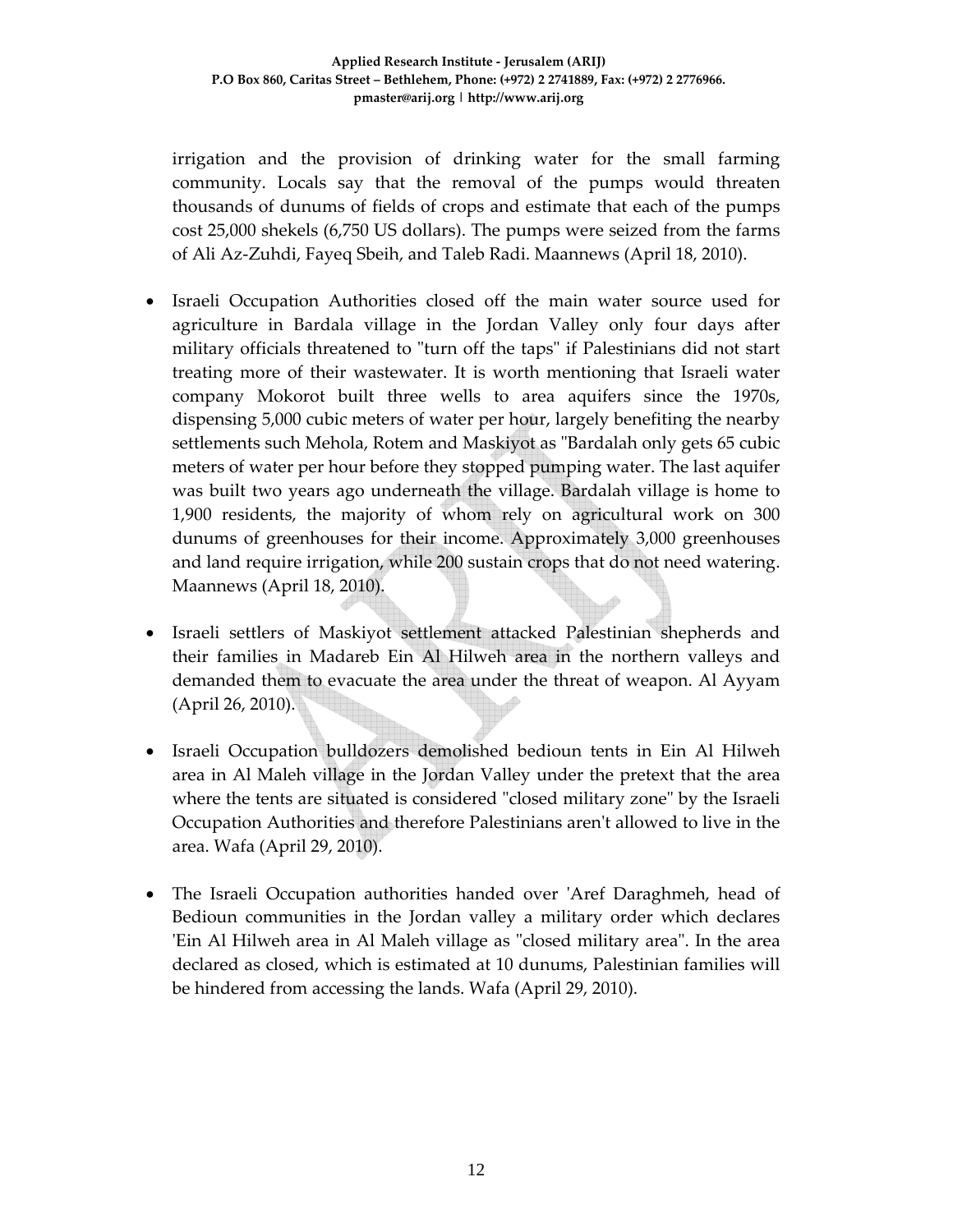## **Salfit**

- Caravan homes, water tanks and tents were installed by settlers on lands belonging to the village of Deir Al-Hatab, in what appeared to be an attempt to create an outpost of Elon Moreh settlement, about 500 meters northeast of the village. Maannews (April 2, 2010).
- Israeli Occupation Forces surveyed Wadi Qana (Qana Valley) near Deir Istya village in Salfit Governorate. The IO forces gathered information about their names, their ID cards, their number, the lands they own and the number of the families in the area. Al Quds (April 7, 2010).
- Israeli Occupation troops escorted what locals estimated to be 6,000 settlers to the Prophet Zel Kiflʹs shrine in the Salfit‐district town of Kilf Haris before dawn. The Israeli military shutdown entrances to the town, installing checkpoints at all intersections, took positions on civilian rooftops and imposed a curfew on residents, watching as settlers thew stones at homes. Maannews (April 9, 2010).
- The Israeli settlers uprooted and destroyed 15 Olive trees in Wadi Qana village northwest of Deir Istya village. The Olive trees are owned by Qasem Naser Mansour and are located in ʹQattan Al Jamalʹ area. Al Ayyam (April 9, 2010).
- The Israeli High Court of Justice rejected a petition filed by the Palestinian village of Masha and The Association for Civil Rights in Israel (ACRI) against the construction of a segment of the West Bank wall near the village. According to the ruling, the construction of the segment in question was completed seven years ago. The segment separates Masha, which is home to some 2,000 Palestinians, from the settlements of Elkana, Etz Efraim and Shaʹarei Tikva. The petition stated that the wallʹs route is illegal as it is based not on security concerns, but rather on a political decision to expand Israeli settlements situated near the West Bank wall in order to create territorial continuity with other parts of the State of Israel. The petitioners further maintained that a Palestinian home remains on the Israeli side of the wall, causing the family to be disconnecting from the rest of the village. They said the wall also separates Masha from some 5,500 dunums of land owned by the Palestinian residents of the village. The petition was filed about three years after the wall was erected in the area. The State court claimed that rerouting the wall would entail huge costs, adding that the wallʹs route is based on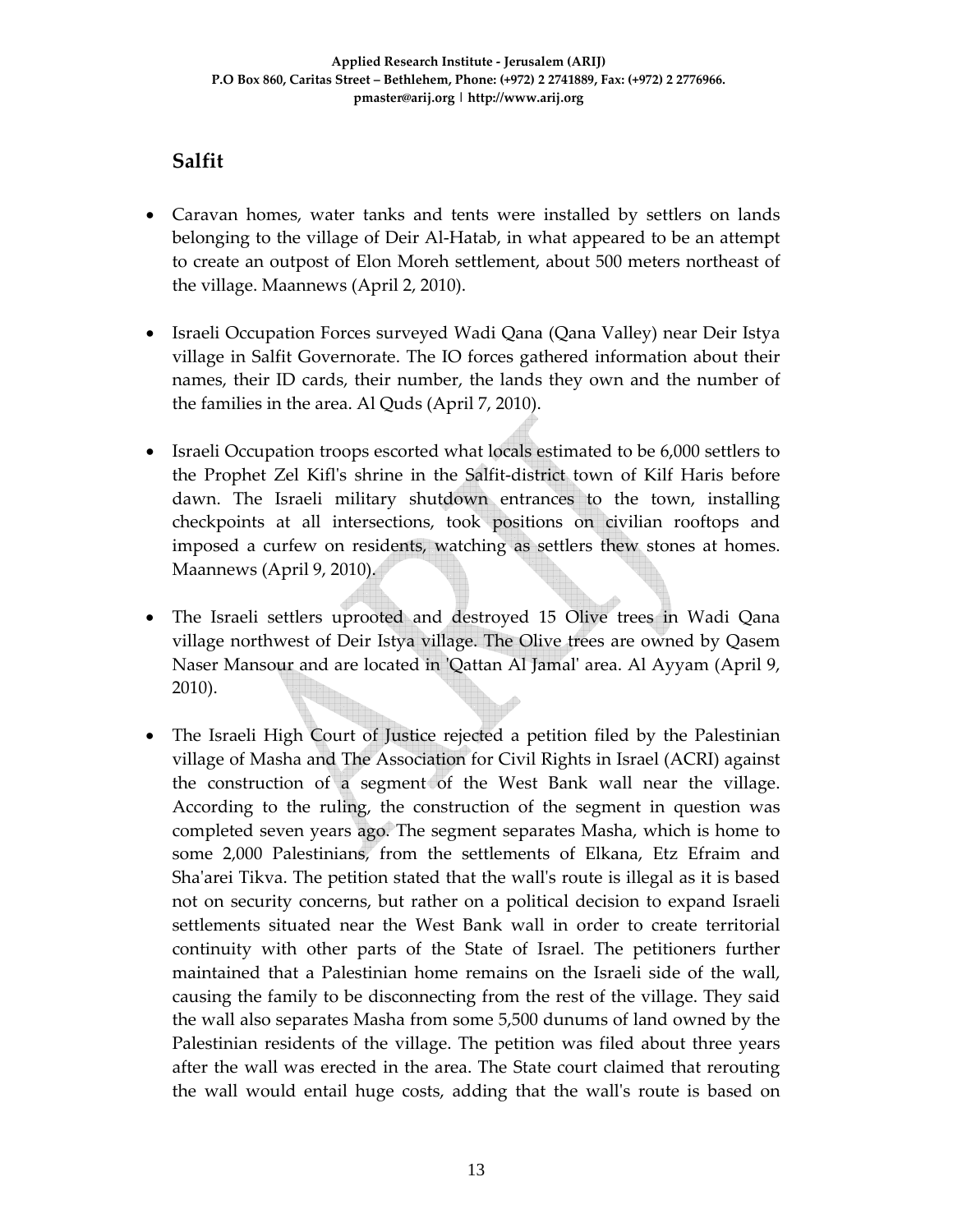security and topographic concerns, and is meant to protect nearby Israeli settlements. **Al Quds (April 11, 2010).**

- Israeli occupation forces stopped work on the establishment of an agricultural road leading to the spring of Ein Al Nuweitif which is located east of the village. The length of the aforementioned road is 1300 meters and is financed by the Palestinian Authority and is designed to benefit the farmers of the said location. The spring has been witnessing feverish attacks by the settlers from the illegal outpost of Havot Ya'ir which was established west of the village of Deir Istiya. Al Zaitona (April 11, 2010).
- Israeli occupation forces demolished the 140 square meters house in the village of Haris in the governorate of Salfit under the pretext of being built in Area C without a permit. The demolished house was located at the southern entrance of the village. The house, owned by the 43‐year old Mr. Maher Hasan Oudeh Sultan, used to shelter 8 Palestinians. According to the owner, no demolition order was received. Several commercial structures in the village were also demolished at the same time, including a workshop, a car wash, a concrete yard previously used by a nursery, and two shades (structures used to provide shade to animals or goods). The owner received a demolition order for the last 2 structures on April 1, but not for the other structures. DWG (April 14, 2010).
- Israeli settlers uprooted 20 Olive trees in Wadi Qana northwest of Deir Istya in Salfit Governorate. The trees are owned by residents Qasem Naser Mansour in block number 11; parcel number 43, in Kaffet Al ʹAmoud area. Al Ayyam (April 23, 2010).
- The sewage crisis in Bruqin village west of Salfit city is acute with wastewater from the nearby Ari'el settlement pumped into groundwater and contaminating crops. The flow of sewage from the settlement destroys the villageʹs environment and is making life unbearable, polluting underground water and springs because the occupation authorities are obstructing the implementation of mechanisms that can solve the problem due to its location in Area C which is fully controlled by the Israelis. Maannews (April 24, 2010).

### **Nablus**

• Dozens of Israeli settlers set up a number of caravans, mobile homes, tents and water tanks near Deir Al Hatab village east of Nbalus city. Al Quds (April 2, 2010).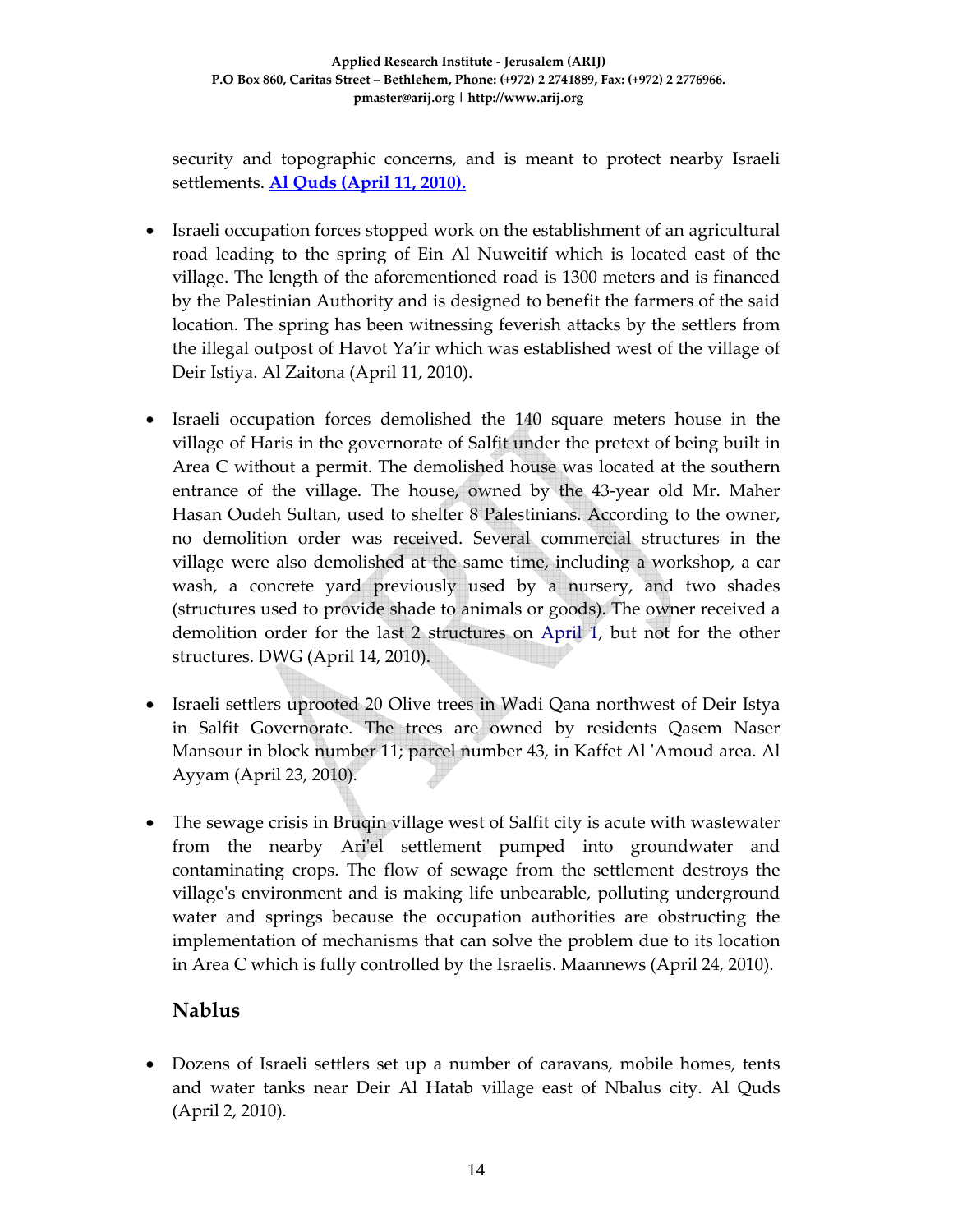- Israeli Settlers from the nearby Yitzhar settlement ascended upon the village of Huwwara south of Nablus city at 2am and sprayed graffiti, including a Star of David and racist slogans across the the Bilal Ben Rab Mosque in the Qoza area of the village. Two cars were further set on fire in the village, belonging to Ziad Abdullah Theeb and Sameer Ibrhaim Zahar respectively. Settlers also crashed another vehicle belonging to Zaherʹs brother. Maannews (April 14, 2010).
- The Israeli Government back off on destroying six caravans in the settlement of Har Bracha in Nablus area in the wake of a petition filed by Rgevim movement in 2008. Al Quds (April 14, 2010).
- Residents of Hayovel, an illegal outpost whose homes are due to be razed, received NIS 77,000 per family from the state of Israel when they settled the site. The status of Hayovel came before the Supreme Court April 15, 2010. The Israeli Defense Minister Ehud Barak asked the court to give the state another six months to respond to the question of when it plans to raze 12 illegal homes at Hayovel and six others in Horsha. A pamphlet was presented to the Israeli cabinet that details the efforts undertaken by the state of Israel to establish Hayovel and Horsha outposts as proof that the settlements had official backing for their creation, and therefore must be legitimized. The pamphlet states that in December 2002, the deputy accountant general at the Finance Ministry ordered Bank Tfahot to provide mortgages for 16 homes on Hayovel hill. Some of the mortgages were a conditional grant, which went as high as NIS 77,000 per family. On the whole, the state authorized mortgages and grants totaling NIS 240,000 per family. The documents also show that the Housing Ministry paid for infrastructure work for 63 housing units, at a cost of NIS 1.3 million, and work for an additional 40 housing units, at a further cost of NIS 2.5 million. In 2003, the Housing Ministry approved NIS 2.2 million for infrastructure work for 10 housing units in Horsha. Earlier, in 2001, the ministry also approved the establishment of a multipurpose structure for the community at a cost of NIS 200,000. An additional NIS 300,000 was spent on a hostel. Haaretz (April 16, 2010)**.**
- More than 30 Israeli military vehicles entered the Al-Far'a refugee camp in Nbalus Governorate, closing the entrance and raiding dozens of Palestinian homes. Maannews (April 16, 2010).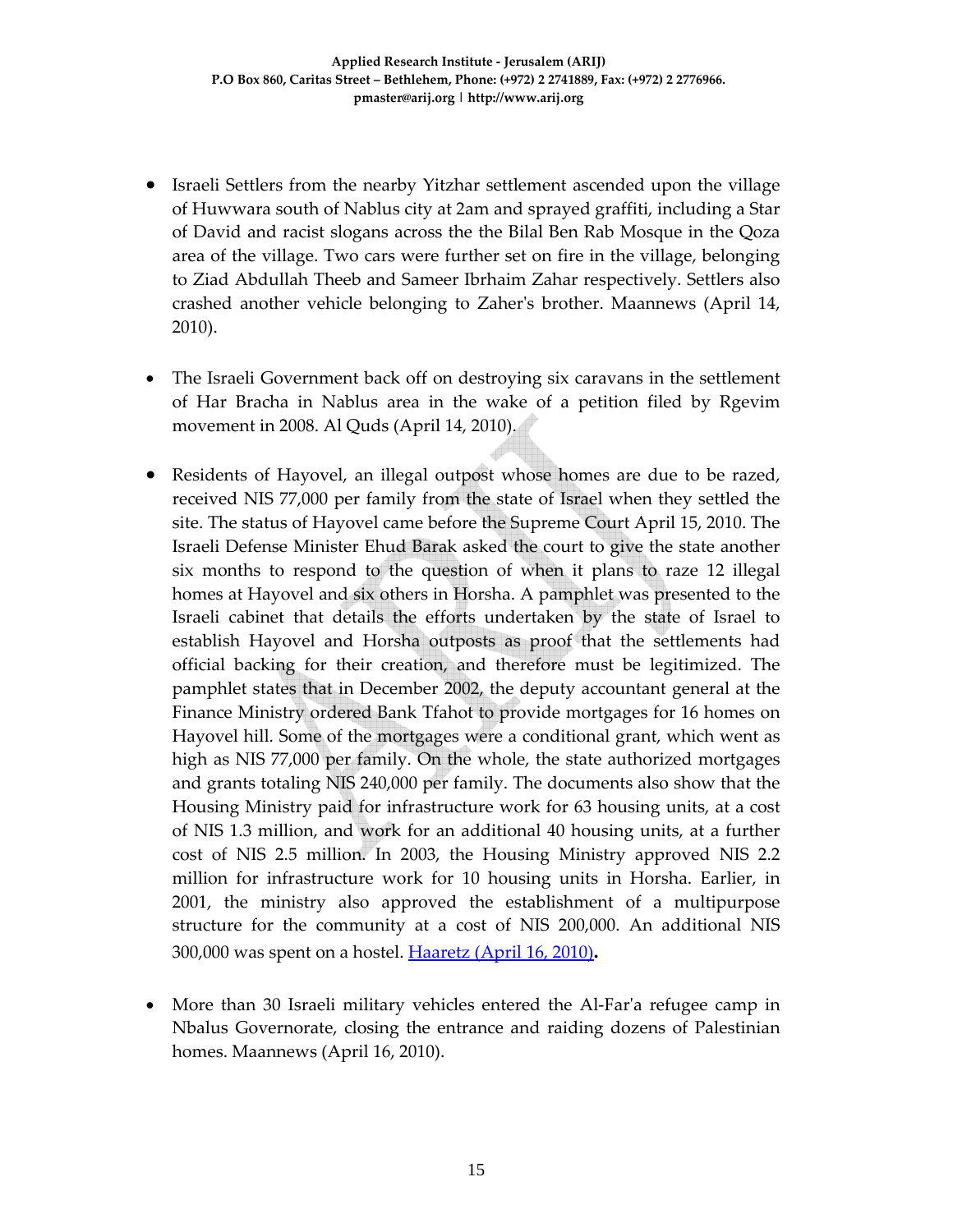- Aound 200 pigs from Ariel settlement, on the north of the West Bank, attacked 2 dunums of agriculture fields owned by resident Murad Khuffash in Marda village in Nablus Governorate and destroyed all field crops. Resident Al Khuffash estimated the losses at 10,000 NIS (2500 USD). Al Quds (April 17, 2010).
- Seven Israeli settlers, two of them armed, demolished the stairs and building materials of Ibrahim Adel Eidʹs home, which was still under construction in the Burin village south of Nablus. It is worth mentioning that the home is located near the Bracha settlement in Nablus. Maannews ( April 18, 2010).
- Israeli settlers of Eli settlement uproted 120 Olive trees in Shu'ab Al Karna area in Qaryut village southeast of Nablus city. The trees were planted on 7 dunums lands owned by resident Younis Hamdan Hilal. LRC (April 18, 2010).
- Israeli settlers of Gil'ad Farm outpost slashed the tires of a Palestinian car and broke the windshield. Ynetnews (April 19, 2010).
- Israeli settlers from Yitzhar settlement beat and lightly wounded an Israeli solider. The soldier said that the settlers also hurled stones and slashed the tires of an Israeli military vehicle. The incident took place after an Israeli military force issued a closed military zone order to keep the settlers from entering the Palestinian village of Madma, south of Nablus. An altercation broke out, during which the settlers attacked the soldiers. Ynetnews (April 20, 2010).
- A number of Israeli settlers from the illegal Hayovel outpost east of Qaryut village uprooted 250 olive tree seedlings after Palestinian farmers spent several days planting the crop in the village south of Nablus. Maannews (April 20, 2010).
- Israeli Occupation Forces prevented tens of Palestinian villagers in Qisra village in Nablus Governorate form harvesting their lands under the pretext that their lands are adjacent to the Israeli settlement of Migdalim. Al Ayyam (April 25, 2010).
- Israeli settlers attacked a wellhead in Madama village for the third time in a week. The spring is the only water source in the village. Maannews (April 28, 2010).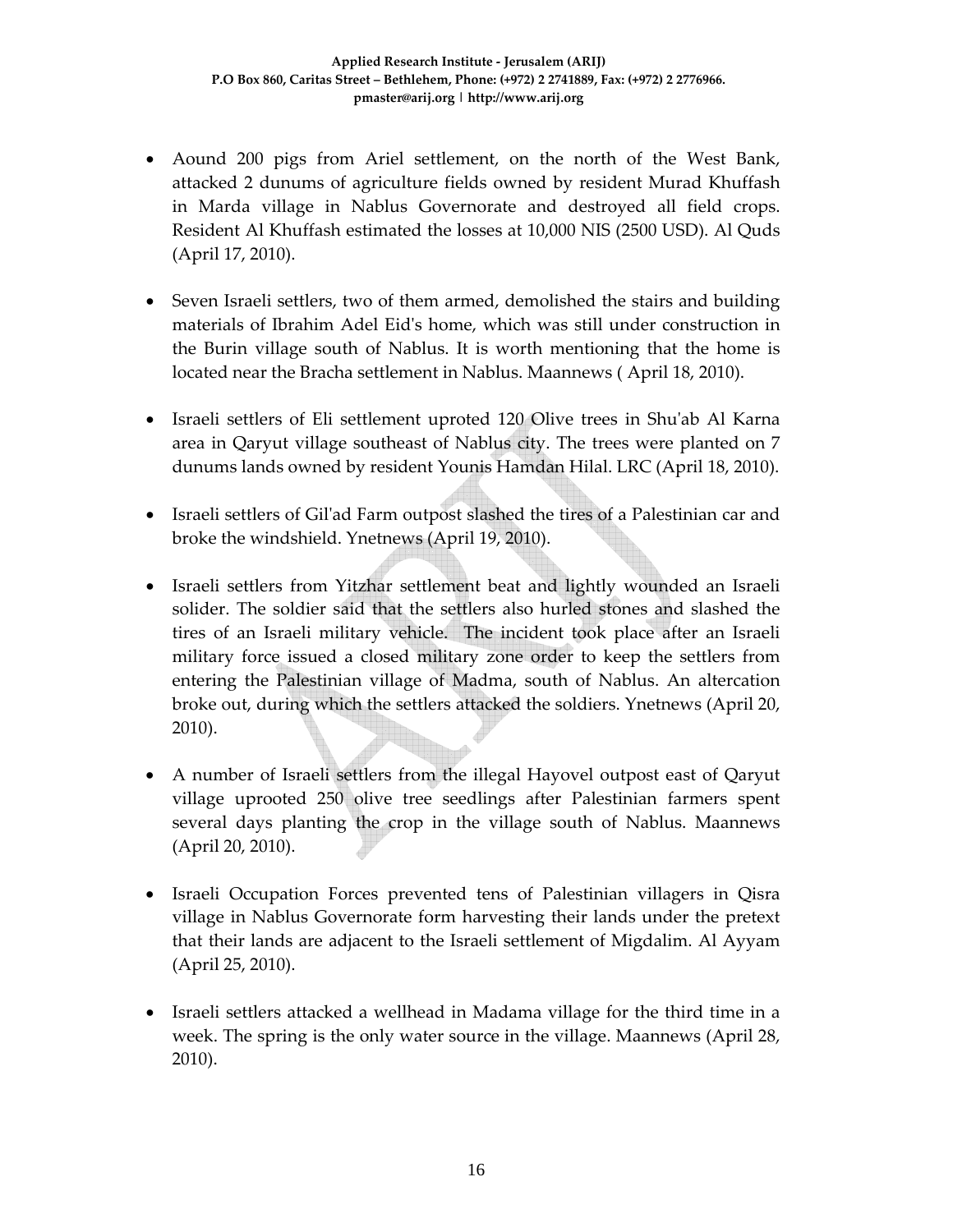- Israeli settlers from the settlement of Yitzhar south of Nablus rioted, destroying Palestinian property in the village of Huwwara, following the Israeli military arrest of seven settlers. Settlers set fire to fields and vandalized homes as dozens of right‐wing setters gathered in the Huwwara Park. Maannews (April 29, 2010).
- At least 60 or 70 Israeli settlers from Yitzhar settlement made their way to the nearby village of Huwwara and vandalized kindergartens and homes. The settlers also set fire to Palestinian‐owned agricultural land. The Jewish settlers threw stones, shattered windows and destroyed the roofs of local Palestinian homes. The settlers destroyed Muhammad el-Sabata's home; then they entered a public garden and began torching olive trees and destroy trees. They burned at least 60 trees. Ynetnews (April 29, 2010).

### **Gaza**

- Israeli warplanes fired 3 missiles at agricultural areas in the vicinity of As Sad'a Media Town to the west of the southern Gaza Strip town of Khan Yunis. This attack caused the following damages:  $(1)$  A 50-square-meter country house belonging to Suleiman Salama Abu Mustafa was destroyed; (2) A 100‐square‐meter country house belonging to Jawdat ʹAbdul Salam al‐ Nabris was destroyed; and (3) A summer resort belonging to Fat'hi 'Abdul Hadi Nasser was destroyed. PCHRGAZA (April 2, 2010).
- Israeli warplanes bombarded a factory for dairy products belonging to Moʹtassem Ahmed Dalloul, in al‐Sabra neighborhood in the south of Gaza City. The 70‐square‐meter factory, an adjacent barrack and an automobile (Ford 2001) were destroyed. A number of neighboring houses were damaged too. PCHRGAZA (April 2, 2010).
- An Israeli tank shell hit a Palestinian house belonging to Hisham Mohammed Abu Farhana into the east of al‐Qarara village, northeast of Khan Yunis in the Gaza Strip. The house and a neighboring house belonging to Abu Farhanaʹs brother were damaged. PCHRGAZA (April 8, 2010).
- The Israeli Occupation Forces moved approximately 500 meters into the east of 'Abasan village, east of Khan Younis; they bulldozed and leveled agricultural lands for four hours and fired indiscriminately. Later on, the IOF moved to the south along the border strip and bulldozed agricultural lands for two hours in Khzaʹa village. PCHRGAZA (April 22, 2010).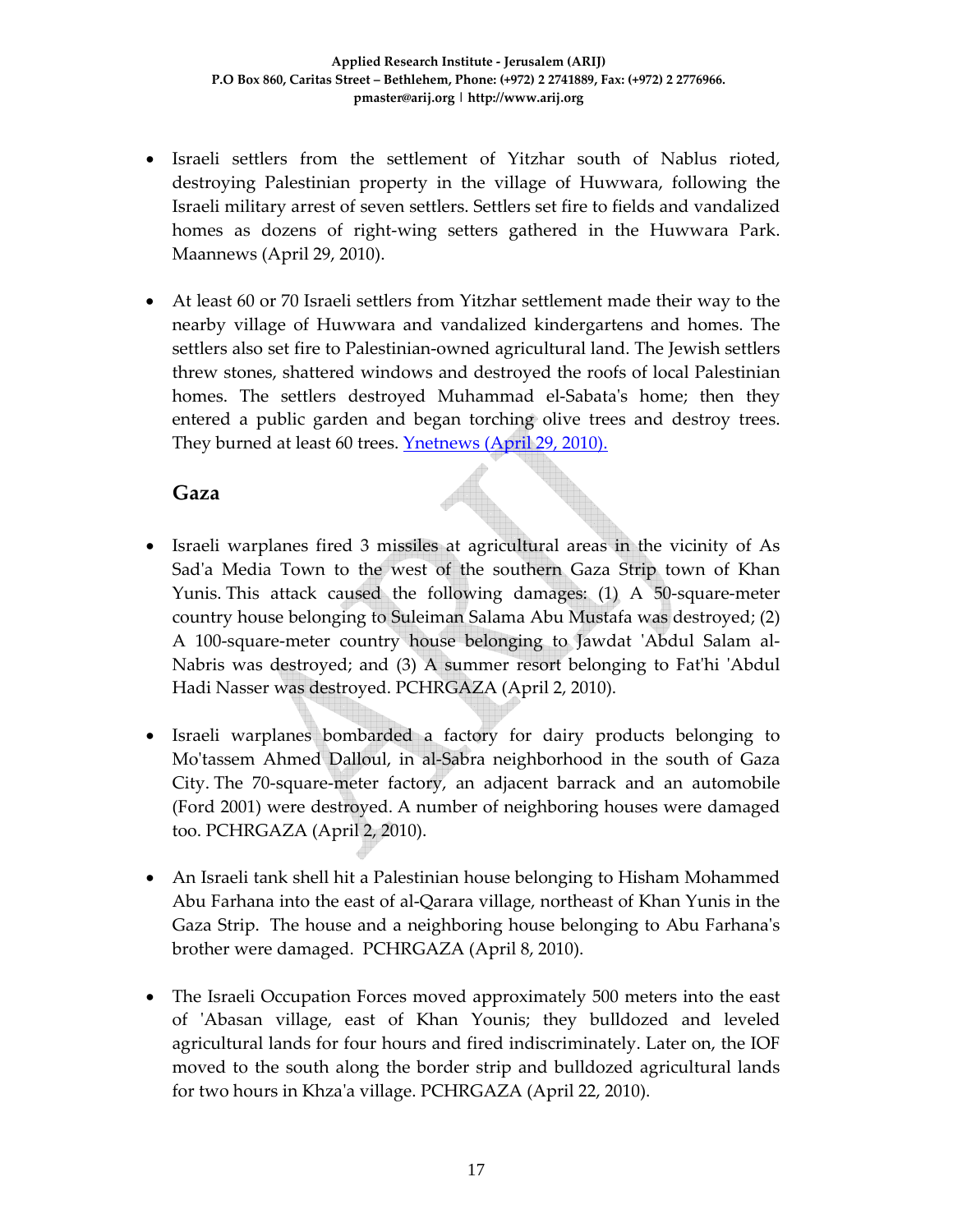• The Israeli Occupation Forces moved into the east of al-Farahin neighborhood in Abasan village, east of Khan Younis. They bulldozed and leveled agricultural lands in the area for approximately 2.5 hours. Then they moved to the south along the border strip and bulldozed and leveled agricultural lands in Khza'a village for four hours. They indiscriminately bombarded the area before their withdrawal inside the border strip. PCHR (April 25, 2010).

## **Others**

- A new military order aimed at preventing infiltration will come into force this week, enabling the deportation of tens of thousands of Palestinians from the West Bank, or their indictment on charges carrying prison terms of up to seven years. When the order comes into effect, tens of thousands of Palestinians will automatically become criminal offenders liable to be severely punished. Given the security authoritiesʹ actions over the past decade, the first Palestinians likely to be targeted under the new rules will be those whose ID cards bear home addresses in the Gaza Strip ‐ people born in Gaza and their West Bank‐born children ‐ or those born in the West Bank or abroad who for various reasons lost their residency status. Also likely to be targeted are foreign‐born spouses of Palestinians. The new order defines anyone who enters the West Bank illegally as an infiltrator, as well as "a person who is present in the area and does not lawfully hold a permit." The order takes the original 1969 definition of infiltrator to the extreme, as the term originally applied only to those illegally staying in Israel after having passed through countries then classified as enemy states ‐ Jordan, Egypt, Lebanon and Syria. **Haaretz (April 11, 2010).**
- Israeli police and Israel Land Authority officials destroyed dozens of tents and huts belonging to Bedouin families in the Negev. The demolitions were carried on the familiesʹ lands in the Al‐Arakib and Tawil Abu Jarwal area. The families concerned had filed ownership claims with the Interior Ministry decades ago prior and they are in possession of documents substantiating the claim. Maannews (April 14, 2010).
- Two days before Israel celebrated its Independence Day, the population of the State of Israel stands at 7,587,000 people as revealed from the Central Bureau of Statistics. According to the CBS, the Jewish population in Israel numbers some 5,726,000 residents (75.7% of the entire population). The Arab population numbers some 1,548,000 residents (20.4% of the population). This time last year Israel had a population of 7,411,000 residents. In total, the Israeli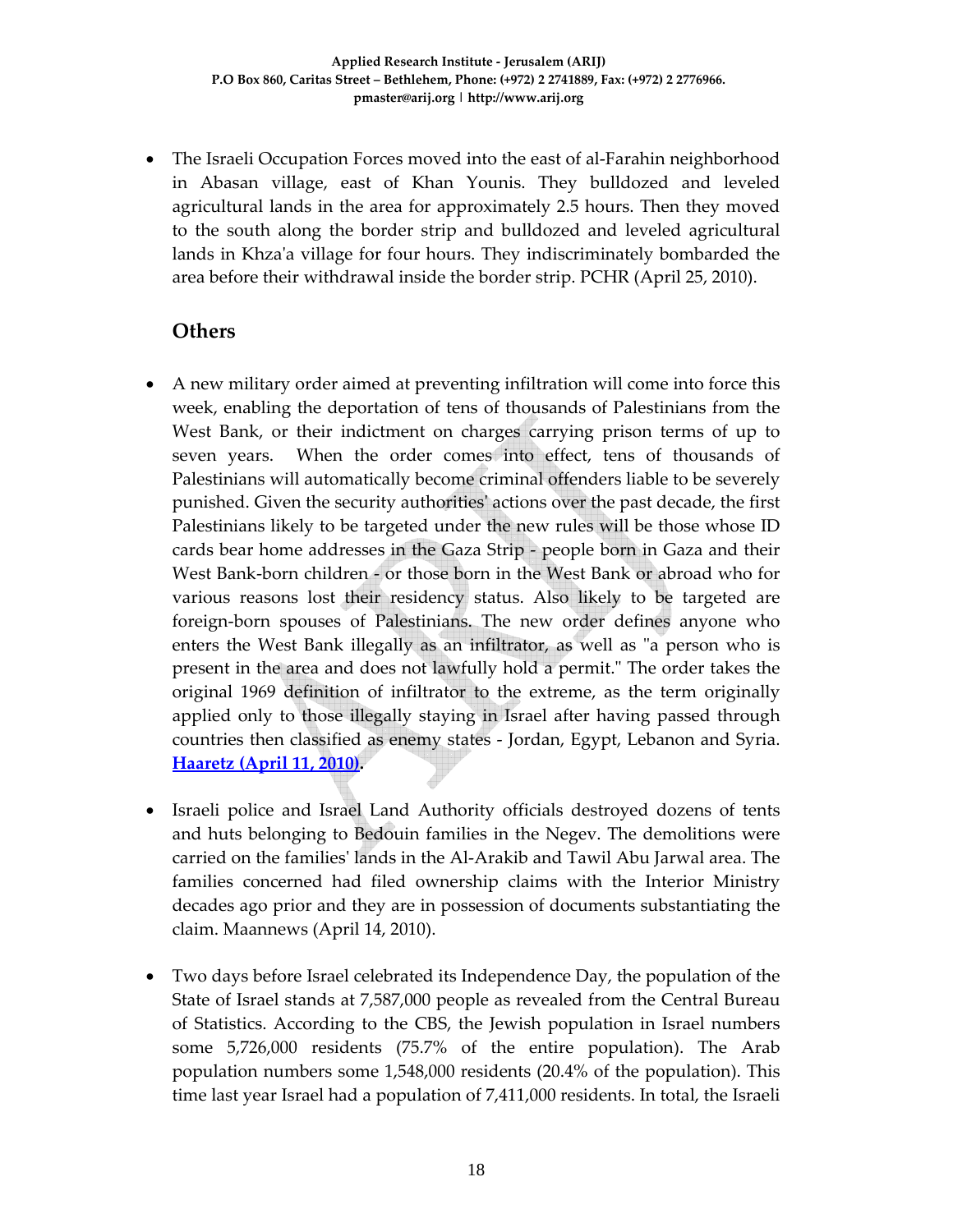population grew by some 137,000 residents in the past year – a 1.8% increase. Ynetnews (April 20, 2010)

- General closure will be implemented in the West Bank area for the duration of Israelʹs Remembrance Day and Independence Day. The closure was ordered by the Israeli Minister of Defense Ehud Barak, following situation assessments adopted by the establishment. It began on Saturday night and will be lifted on Tuesday, April 20. INN (April 18, 2010).
- Despite a 2002 road map commitment, Israel has no intention in the foreseeable future of dismantling any of 23 unauthorized West Bank outposts built after March 2001. In part, this is because the promise to dismantle the outposts was made in the framework of wider understandings with the Bush administration that provided for continued home‐building at settlements Israel is likely to retain under a permanent accord with the Palestinians. Since, under the Obama administration, those wider understandings gave way to a demand, accepted by Netanyahu in November, for a moratorium on all new home-building throughout the settlements. Israel no longer regards itself as having to go through with the outpost demolitions on the basis of that pledge to the US. JPOST (April 25, 2010).

| <b>Total</b>  | 1.5          | 27                | 935          | 11            | 13         |
|---------------|--------------|-------------------|--------------|---------------|------------|
|               | Confiscated  | <b>Threatened</b> | Trees/       | <b>Houses</b> | threatened |
|               | (Dunums)     | of                | <b>Burnt</b> |               | of         |
|               |              | Confiscation      | trees        |               | Demolition |
|               |              | (Dunums)          |              |               |            |
| Bethlehem     | $\bf{0}$     | 0                 | 100          | 3             | $\bf{0}$   |
| Jerusalem     | $\mathbf{0}$ | $\bf{0}$          | $\mathbf{0}$ | $\bf{0}$      | 4          |
| Jenin         | $\bf{0}$     | $\boldsymbol{0}$  | $\mathbf{0}$ | $\bf{0}$      | $\bf{0}$   |
| Tulkarm       | 0            | $\bf{0}$          | $\Omega$     | 0             | $\bf{0}$   |
| Ramallah      | $\bf{0}$     | $\bf{0}$          | 400          | $\bf{0}$      | $\bf{0}$   |
| <b>Nablus</b> | $\mathbf{0}$ | $\overline{2}$    | 370          | $\bf{0}$      | $\bf{0}$   |
| Salfit        | $\bf{0}$     | $\bf{0}$          | 35           | 1             | $\bf{0}$   |
| Jericho       | $\bf{0}$     | $\bf{0}$          | $\mathbf{0}$ | $\bf{0}$      | $\bf{0}$   |
| Gaza          | $\mathbf{0}$ | $\boldsymbol{0}$  | $\mathbf{0}$ | 5             | $\bf{0}$   |
| Qalqilyah     | 0            | $\boldsymbol{0}$  | 30           | 0             | $\bf{0}$   |
| Hebron        | 1.5          | 15                | $\bf{0}$     | 1             | 9          |
| Tubas         | 0            | 10                | $\bf{0}$     | 1             | 0          |

# **Monthly Violations Statistics – March 2010**